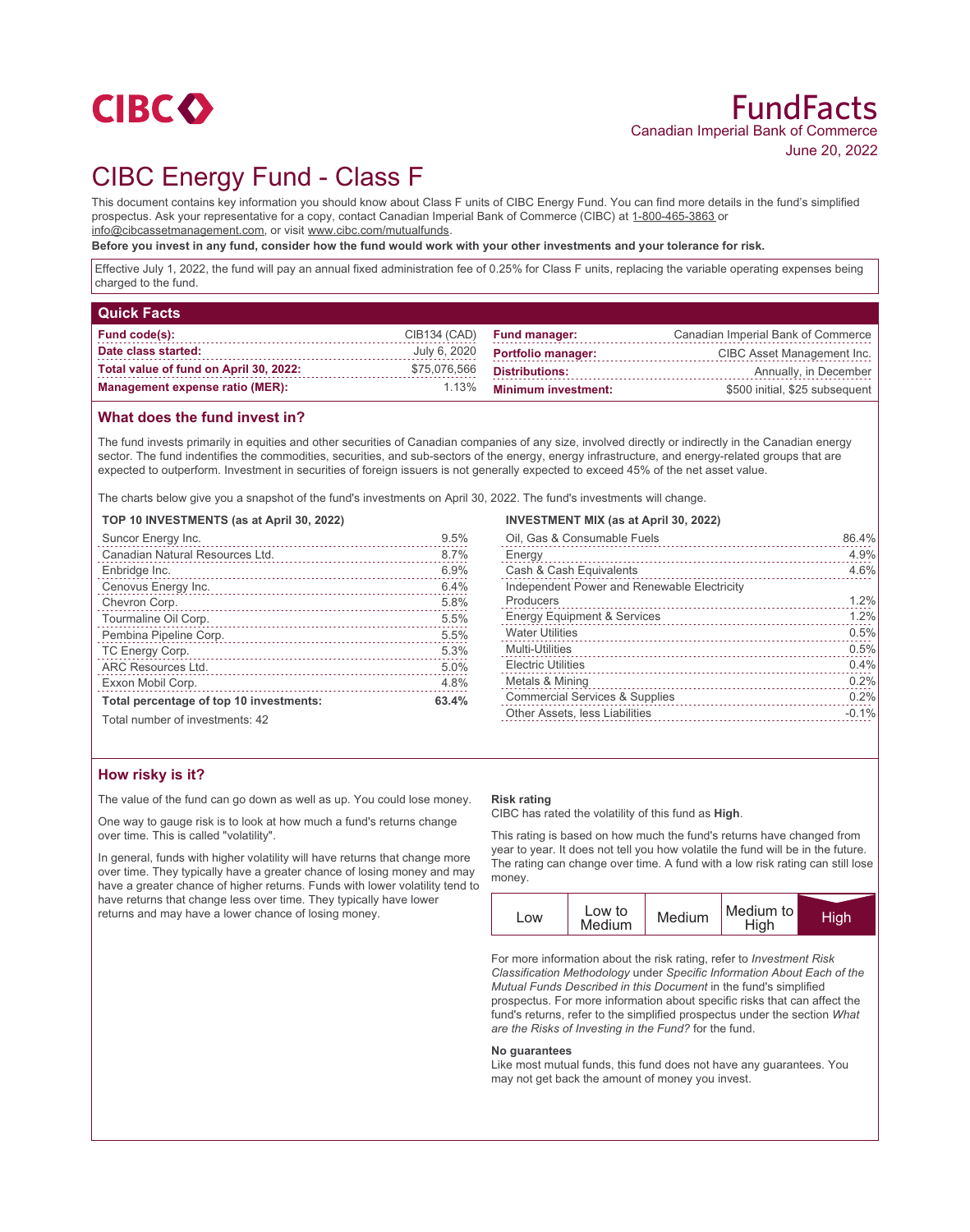## **How has the fund performed?**

This section tells you how Class F units of the fund have performed over the past year. Returns are after expenses have been deducted. These expenses reduce the fund's returns.

#### **YEAR-BY-YEAR RETURNS**

This chart shows how Class F units of the fund performed in the past calendar year. The range of returns and change from year to year can help you assess how risky the fund has been in the past. It does not tell you how the fund will perform in the future.

| 70%<br>60%<br>50%<br>40%<br>30%<br>20%<br>$\frac{10\%}{0\%}$ | 45.4 |
|--------------------------------------------------------------|------|
| $-10\%$<br>$-20\%$                                           |      |
|                                                              | 2021 |

#### **BEST AND WORST 3-MONTH RETURNS**

This table shows the best and worst returns for Class F units of the fund in a 3-month period over the past calendar year. The best and worst 3-month returns could be higher or lower in the future. Consider how much of a loss you could afford to take in a short period of time.

|                    | <b>Return</b> | 3 months ending  | If you invested \$1,000 at the beginning of the period |  |
|--------------------|---------------|------------------|--------------------------------------------------------|--|
| <b>Best return</b> | $19.7\%$      | │ March 31. 2021 | Your investment would rise to \$1,197                  |  |
| Worst return       | $0.6\%$       | August 31, 2021  | Your investment would rise to \$1,006                  |  |

#### **AVERAGE RETURN**

The annual compounded return of Class F units of the fund since July 6, 2020 was 48.6%. If you had invested \$1,000 in the fund on July 6, 2020, your investment would be worth \$2,053 as at April 30, 2022.

| Who is this fund for?                                                                                             | A word about tax                                                                                                                                                                                                                                                                                     |  |
|-------------------------------------------------------------------------------------------------------------------|------------------------------------------------------------------------------------------------------------------------------------------------------------------------------------------------------------------------------------------------------------------------------------------------------|--|
| Investors who:<br>• are seeking specific exposure to the energy sector; and<br>• are investing for the long term. | In general, you will have to pay income tax on any money you make on a<br>fund. How much you pay depends on the tax laws where you live and<br>whether or not you hold the fund in a registered plan such as a<br>Registered Retirement Savings Plan (RRSP) or a Tax-Free Savings<br>Account (TFSA). |  |
|                                                                                                                   | Keep in mind that if you hold your fund in a non-registered plan, fund<br>distributions are included in your taxable income, whether you receive<br>them in cash or have them reinvested.                                                                                                            |  |

## **How much does it cost?**

The following tables show the fees and expenses you could pay to buy, own, and sell Class F units of the fund. The fees and expenses - including any commissions - can vary among classes of a fund and among funds. Higher commissions can influence representatives to recommend one investment over another. Ask about other funds and investments that may be suitable for you at a lower cost.

#### **1. SALES CHARGES**

There are no sales charges payable when you buy, switch, or sell Class F units of the fund.